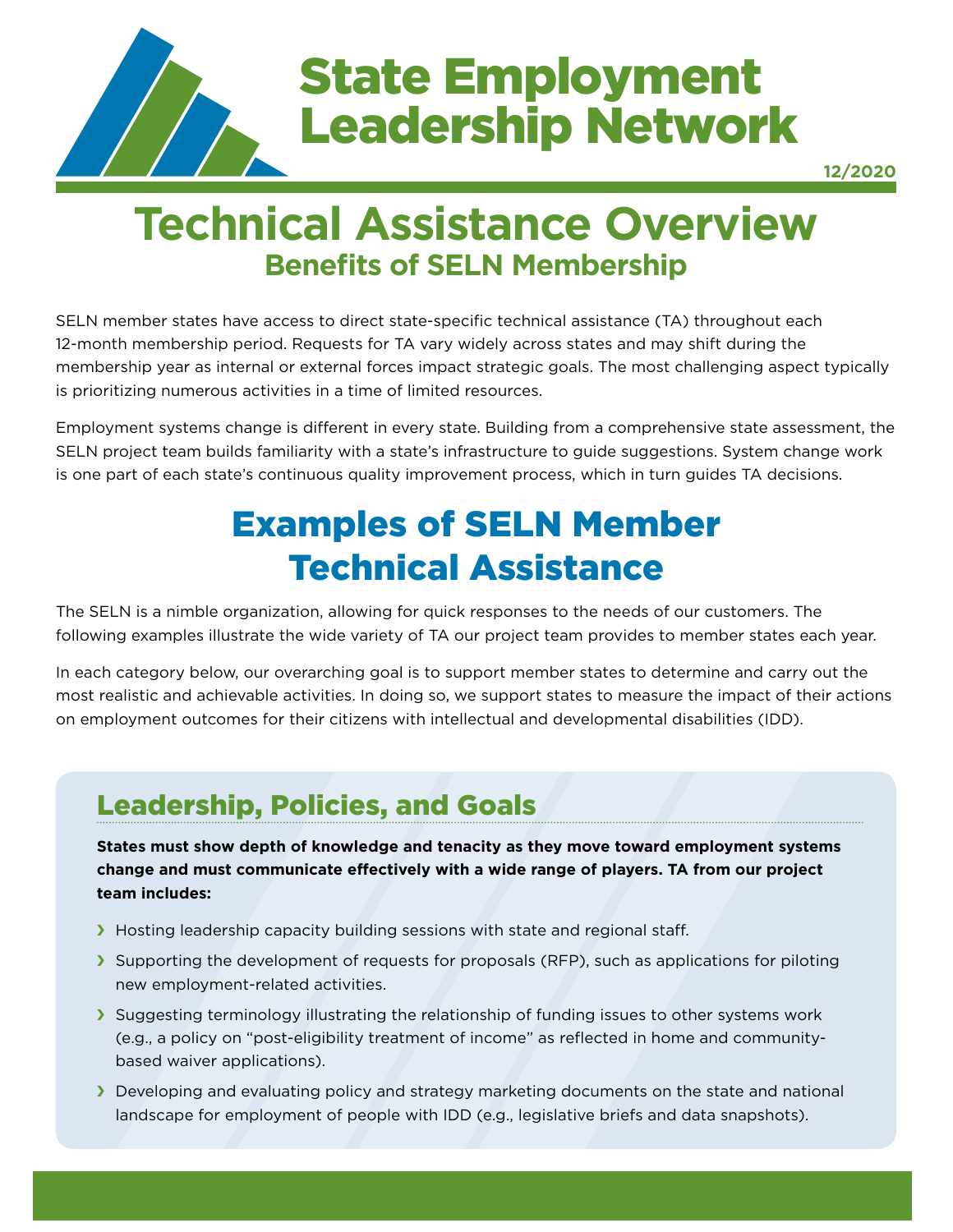### Training and Technical Assistance, Including Workforce Development

**States need a strong, competent workforce to increase the number of people with IDD who are successful in individual competitive integrated jobs. TA from our project team includes:**

- If Educating members regarding nationally known training providers and curriculums to increase professional competencies of paid staff.
- **Providing training to increase the key role support coordinators play in assisting individuals.**
- Supporting development of capacity building strategy and investments including how states build infrastructure for and invest in training and TA.
- **F** Providing members access to and assistance with technology for implementation of state efforts (e.g., online platforms for hosting and marketing events, surveys, project management).

### Interagency Partnerships and Collaboration

#### **State IDD agencies must form effective relationships with other state and community partners. TA from our project team includes:**

- **H** Hosting strategy sessions with a range of players to discuss new or renewed employment initiatives (e.g., families, businesses, vocational rehabilitation (VR), education departments, health services, and other state agencies).
- **S** Assisting with creating or revising memorandums of agreement/understanding.
- **Conducting analysis of shared VR-IDD policies and practices.**
- Sharing strategies and examples to improve collaboration and partnerships.

### Provider-Level Organizational Change

#### **State systems have a role in supporting provider transformation and organizational change toward high-quality community-based employment services. TA from our project team includes:**

- **Facilitating development of communities of practice to engage in discussions, identify challenges,** and address those challenges.
- Identifying systemic approaches and strategies to promote provider transformation.
- **Reviewing current provider qualifications as outlined in Medicaid waivers and recommending edits.**
- **F** Offering examples of provider organizations that have successfully shifted toward enriching and robust community-based options.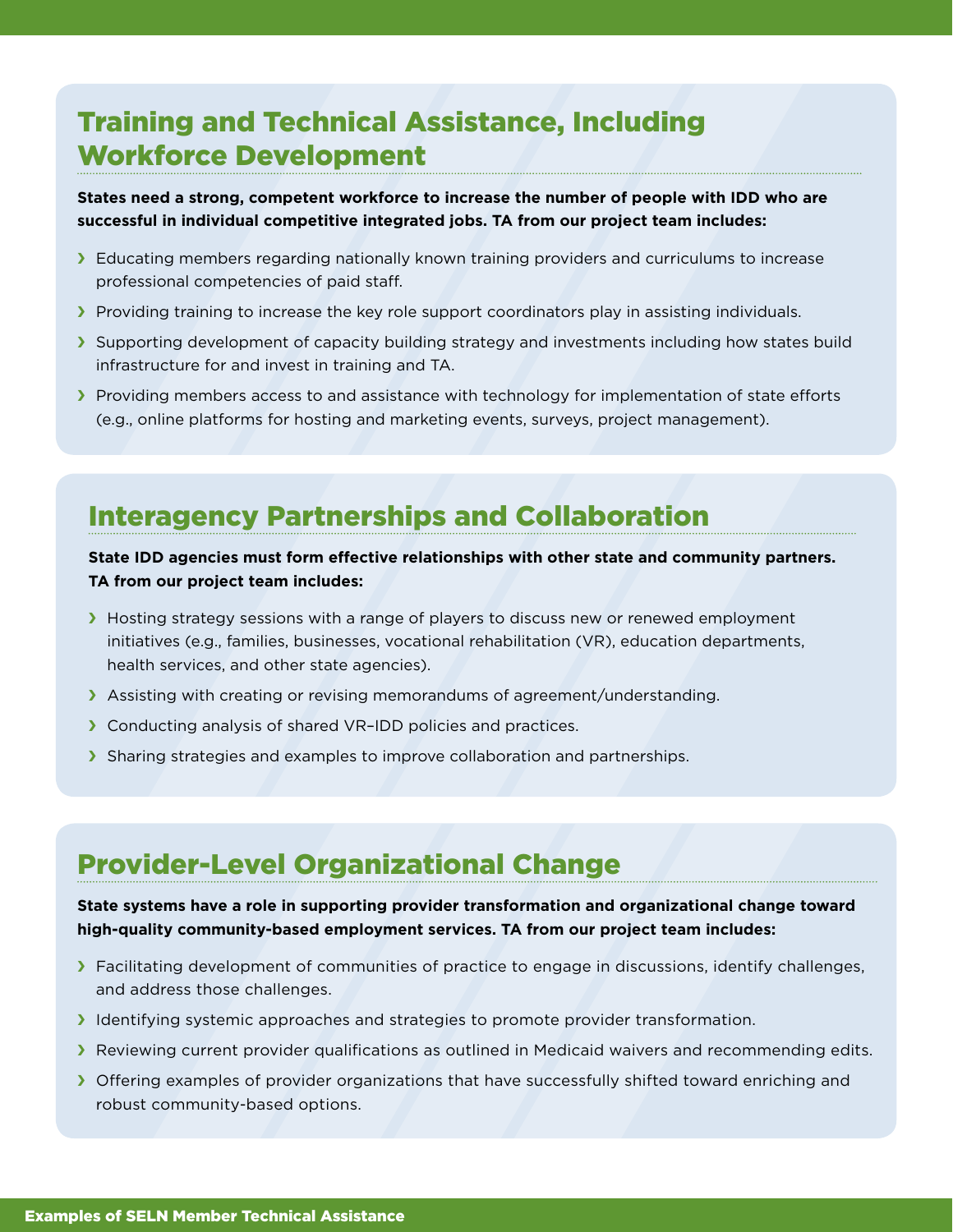### Financing, Contracting, and Funding Realignment

#### **Member states must identify funding-related barriers to achieving integrated employment outcomes and develop funding and contracting strategy. TA from our project team includes:**

- **F** Engaging in an analytic approach to increase a state's understanding of funding options. This includes examining how current funding strategies and methodologies need to be modified in support of integrated individual employment.
- **If Working in partnership with the member state to ensure sequenced funding across systems is** well understood and federal regulations are clarified in support of the state's employment goals.
- Analyzing and helping develop a detailed plan to realign resources to reflect employment as the preferred outcome of day and employment services.

### Performance Measurement and Quality Management

#### **Data-driven decision-making is a key state strategy for lasting employment systems change and outcomes. TA from our project team includes:**

- $\blacktriangleright$  Analyzing state-specific data and generating reports for information-sharing.
- **Designing web-based platforms for data collection and management** (through new or existing systems).
- $\blacktriangleright$  Assisting member states to develop realistic data management goals.
- Straiuating current quality management strategies.

### Services and Service Innovation

#### **States must structure publicly funded services to lead to high-quality employment outcomes. TA from our project team includes:**

- **F** Providing expertise on writing service definitions, developing support strategies, and creating policies that support employment goals.
- **F** Reviewing employment-specific resources (e.g., individual plan tools, assessment processes) and suggesting adjustments.
- Addressing future service needs and making targeted recommendations.